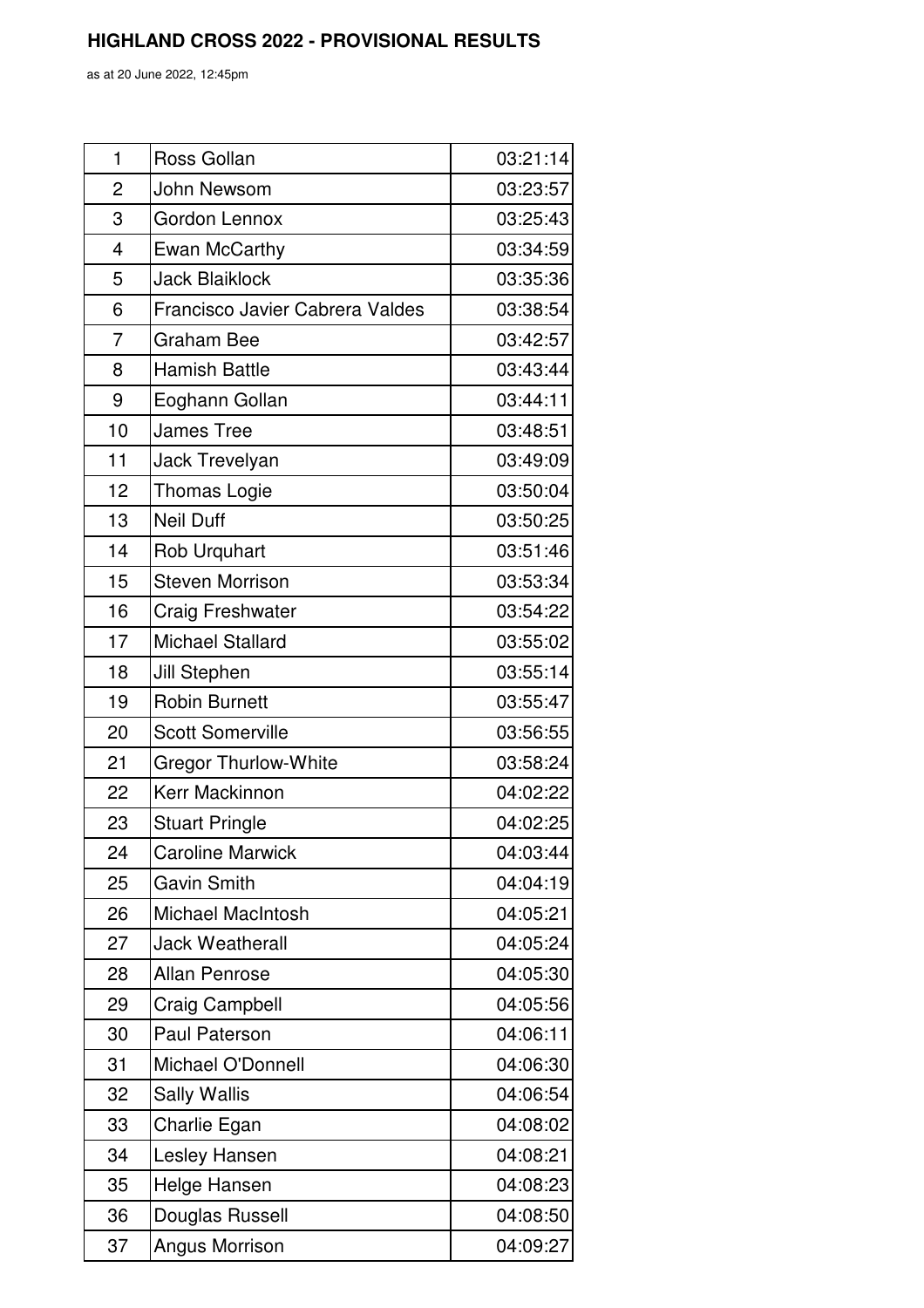| 38 | <b>Martin Gordon</b>     | 04:09:33 |
|----|--------------------------|----------|
| 39 | Kevin Reid               | 04:10:04 |
| 40 | Jonny Macleod            | 04:10:24 |
| 41 | <b>Richard Lonnen</b>    | 04:11:02 |
| 42 | <b>Adam Peters</b>       | 04:11:51 |
| 43 | Daniel Hayes             | 04:12:38 |
| 44 | <b>Angus Cameron</b>     | 04:12:42 |
| 45 | <b>Fraser Mackintosh</b> | 04:13:04 |
| 46 | <b>Charlie Taylor</b>    | 04:13:38 |
| 47 | <b>Greg Drew</b>         | 04:13:52 |
| 48 | lan Sargent              | 04:15:42 |
| 49 | <b>Dave Cummins</b>      | 04:16:27 |
| 50 | lain Broadhead           | 04:16:32 |
| 51 | Ally Mccorquodale        | 04:17:02 |
| 52 | Mike Bland               | 04:17:36 |
| 53 | Robert Jobling           | 04:19:07 |
| 54 | <b>David Mitchell</b>    | 04:19:25 |
| 55 | <b>Ben Anderson</b>      | 04:20:29 |
| 56 | <b>Daniel Sinclair</b>   | 04:20:37 |
| 57 | Anthony Lawther          | 04:20:46 |
| 58 | <b>Oliver Russell</b>    | 04:20:59 |
| 59 | Jack Murray-Dickson      | 04:21:13 |
| 60 | <b>Neil Brindle</b>      | 04:22:54 |
| 61 | <b>Peter Fenwick</b>     | 04:23:29 |
| 62 | <b>Frederick Swift</b>   | 04:23:35 |
| 63 | Danny Marshall           | 04:23:50 |
| 64 | <b>Steven Setford</b>    | 04:24:15 |
| 65 | <b>Scott Williamson</b>  | 04:24:48 |
| 66 | <b>Drew Howie</b>        | 04:24:51 |
| 67 | Neil Cahoon              | 04:26:26 |
| 68 | Iain Cowie               | 04:26:48 |
| 69 | <b>Robert Maclean</b>    | 04:27:04 |
| 70 | Kirsty Watson            | 04:27:05 |
| 71 | Rory Macpherson          | 04:27:07 |
| 72 | <b>Donald Beaton</b>     | 04:27:11 |
| 73 | <b>Katie Wilson</b>      | 04:27:49 |
| 74 | <b>Robert Cartwright</b> | 04:29:20 |
| 75 | <b>Richard Krall</b>     | 04:29:29 |
| 76 | Darren Redmond           | 04:29:45 |
| 77 | Neil Davidson            | 04:29:50 |
| 78 | <b>Scott Macleod</b>     | 04:29:57 |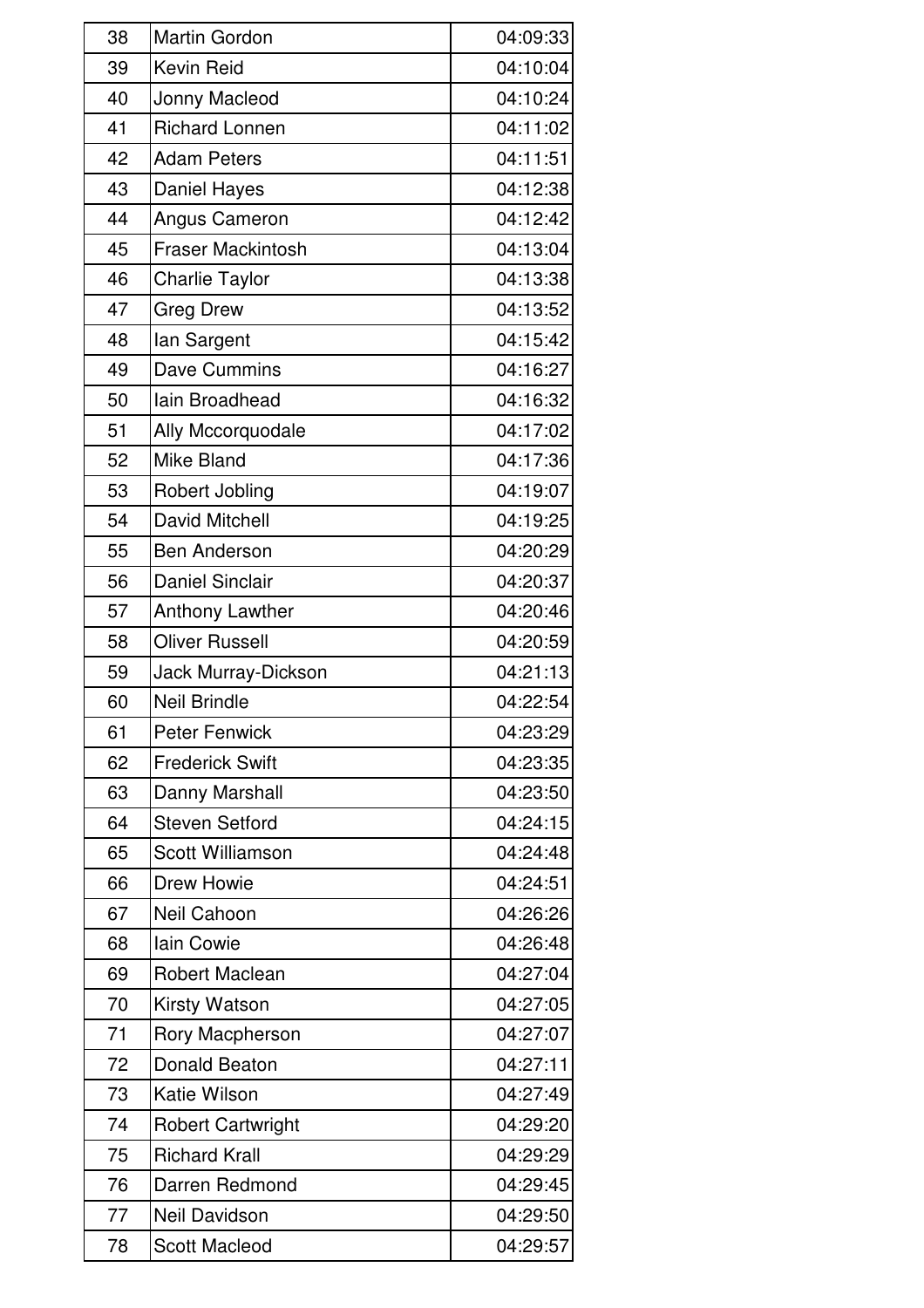| 79  | <b>Niall Reid</b>        | 04:31:11 |
|-----|--------------------------|----------|
| 80  | <b>Ben Ross</b>          | 04:31:41 |
| 81  | Catriona Forsyth         | 04:32:09 |
| 82  | Dougal Brown             | 04:34:07 |
| 83  | <b>Andy Craig</b>        | 04:34:53 |
| 84  | David Bryan              | 04:35:55 |
| 85  | Gordon McKay             | 04:36:32 |
| 86  | Gordon Gunn              | 04:36:34 |
| 87  | <b>Hamish Reid</b>       | 04:36:38 |
| 88  | <b>Eilidh Scott</b>      | 04:37:35 |
| 89  | <b>James Patience</b>    | 04:38:19 |
| 90  | Jack Cunningham          | 04:38:45 |
| 91  | Martin MacFadyen         | 04:38:55 |
| 92  | <b>David Croll</b>       | 04:40:07 |
| 93  | <b>Scott Maclean</b>     | 04:40:32 |
| 94  | <b>Andrew Slaughter</b>  | 04:40:43 |
| 95  | <b>Alex Arnott</b>       | 04:40:44 |
| 96  | <b>Fiona Ross</b>        | 04:41:14 |
| 97  | <b>Andrew Palombo</b>    | 04:41:32 |
| 98  | John Macpherson          | 04:42:23 |
| 99  | Duncan Grant             | 04:42:34 |
| 100 | <b>Ally Mackenzie</b>    | 04:42:49 |
| 101 | Kenny Macgruer           | 04:43:14 |
| 102 | <b>Paul Capewell</b>     | 04:43:40 |
| 103 | Simon Randfield          | 04:44:15 |
| 104 | Calum McDonald           | 04:44:23 |
| 105 | Sean McAnallen           | 04:44:58 |
| 106 | <b>Paul Miller</b>       | 04:45:12 |
| 107 | Colin Maclean            | 04:45:18 |
| 108 | David Harrison           | 04:45:34 |
| 109 | <b>Sinclair Cooper</b>   | 04:45:43 |
| 110 | David Seath              | 04:46:02 |
| 111 | <b>Ruth Mackenzie</b>    | 04:46:25 |
| 112 | <b>Billy Weatherall</b>  | 04:46:30 |
| 113 | <b>Charlotte Dewdney</b> | 04:46:46 |
| 114 | Kenny Beaton             | 04:47:05 |
| 115 | <b>Mike Daniels</b>      | 04:47:10 |
| 116 | Jessica Torok            | 04:47:29 |
| 117 | <b>William Sinclair</b>  | 04:47:30 |
| 118 | David Naughton           | 04:49:15 |
| 119 | <b>Graeme Campbell</b>   | 04:49:20 |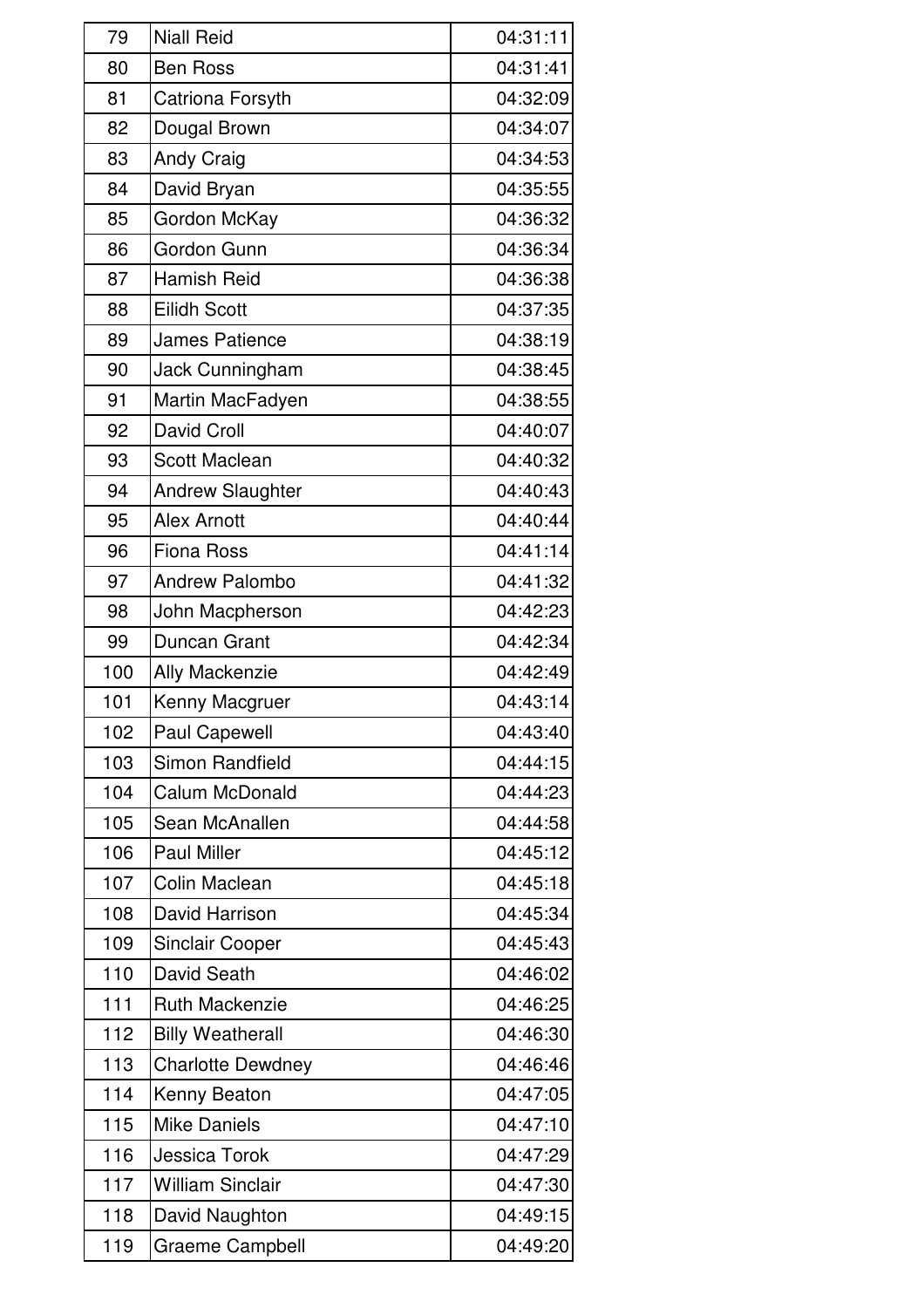| 120 | <b>Bruce Armour</b>        | 04:49:25 |
|-----|----------------------------|----------|
| 121 | <b>Heather Campbell</b>    | 04:49:30 |
| 122 | Graeme Taylor              | 04:50:03 |
| 123 | <b>Darrell Stevens</b>     | 04:50:05 |
| 124 | Shona Irvine               | 04:50:43 |
| 125 | Christopher Walker         | 04:51:05 |
| 126 | <b>Josh Shaw</b>           | 04:51:22 |
| 127 | Rose French                | 04:51:31 |
| 128 | David Lawson               | 04:51:35 |
| 129 | <b>Evan Beswick</b>        | 04:51:52 |
| 130 | Jamie Mackenzie            | 04:52:25 |
| 131 | Alison Graham              | 04:52:27 |
| 132 | <b>Steven Worsley</b>      | 04:52:32 |
| 133 | <b>Joel Swallow</b>        | 04:52:33 |
| 134 | Daniel Palombo             | 04:52:37 |
| 135 | Michael Jack               | 04:52:38 |
| 136 | Kevin Tolmie               | 04:52:42 |
| 137 | <b>Neil Cameron</b>        | 04:53:25 |
| 138 | <b>Colin Patterson</b>     | 04:53:38 |
| 139 | <b>Glen David Chalmers</b> | 04:53:57 |
| 140 | Colin Larmour              | 04:54:40 |
| 141 | John Davidson              | 04:54:55 |
| 142 | <b>Sean Stewart</b>        | 04:56:08 |
| 143 | <b>Matthew MacInnes</b>    | 04:56:11 |
| 144 | Martin Macdougall          | 04:56:30 |
| 145 | David Girvan               | 04:56:50 |
| 146 | Adam Giangreco             | 04:57:04 |
| 147 | <b>Andy Lewis</b>          | 04:57:43 |
| 148 | John Sinclair              | 04:57:45 |
| 149 | <b>Kevin Souter</b>        | 04:58:07 |
| 150 | <b>Martin Nairn</b>        | 04:58:34 |
| 151 | John Dean                  | 04:58:35 |
| 152 | <b>Craig Still</b>         | 04:58:40 |
| 153 | <b>Garry Macallister</b>   | 04:59:28 |
| 154 | Darren Wisniewski          | 05:00:11 |
| 155 | <b>David Porter</b>        | 05:00:14 |
| 156 | Craig Munro                | 05:01:22 |
| 157 | <b>Stuart Macculloch</b>   | 05:01:29 |
| 158 | <b>Kay Skinner</b>         | 05:01:49 |
| 159 | <b>Stanley Keys</b>        | 05:02:24 |
| 160 | Craig Graham               | 05:02:39 |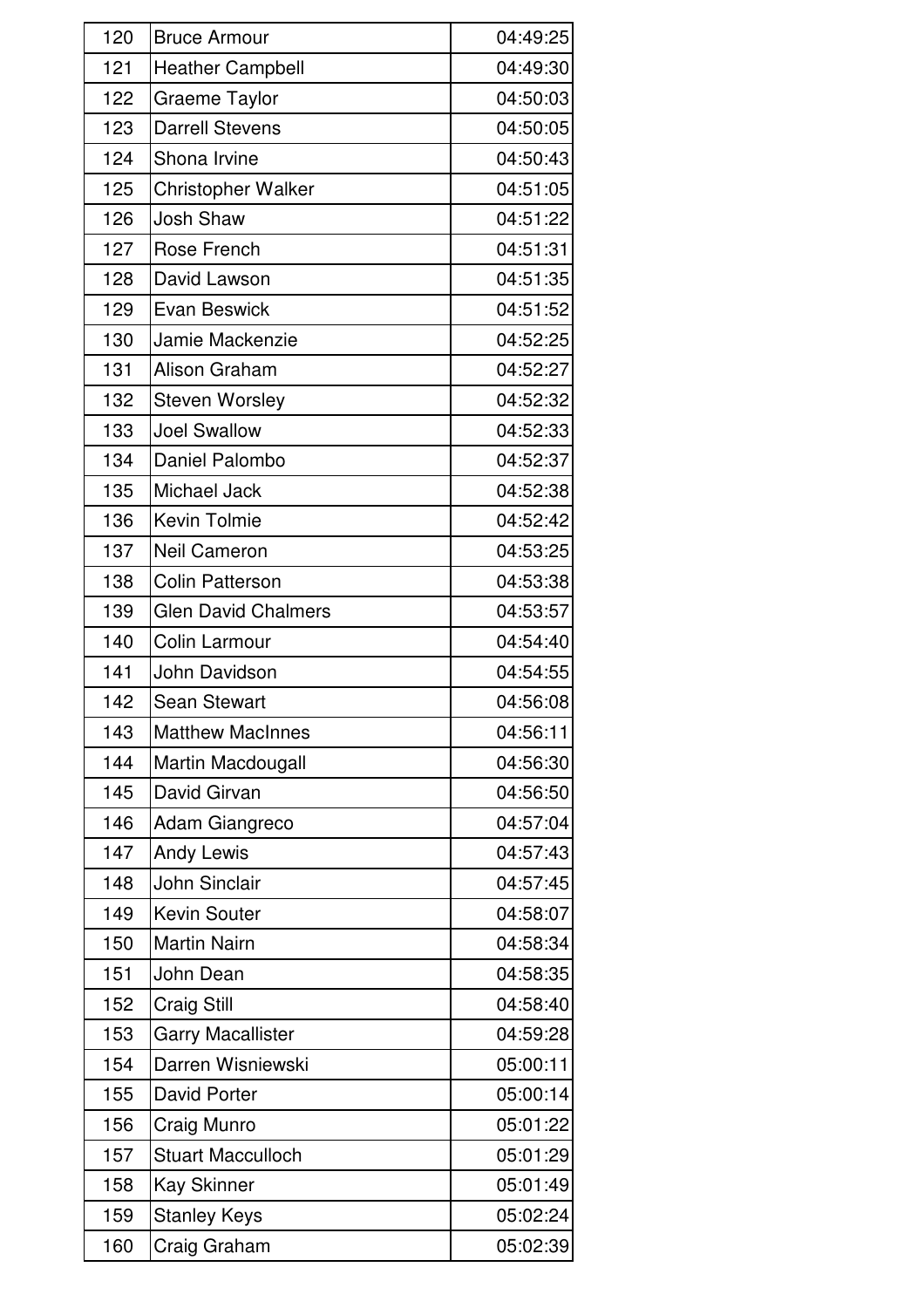| 161 | <b>Paul Steven</b>      | 05:02:45 |
|-----|-------------------------|----------|
| 162 | David Tilbury           | 05:03:07 |
| 163 | <b>Michael Watt</b>     | 05:03:09 |
| 164 | Miranda Laing           | 05:04:09 |
| 165 | Kenneth Whyte           | 05:04:15 |
| 166 | <b>Calum Barnett</b>    | 05:04:20 |
| 167 | <b>Craig Wallace</b>    | 05:04:21 |
| 168 | <b>Honor Beattie</b>    | 05:04:34 |
| 169 | David Rudge             | 05:04:41 |
| 170 | Jude Watmough           | 05:04:46 |
| 171 | Calum Kemp              | 05:04:55 |
| 172 | John MacLeod            | 05:05:04 |
| 173 | <b>Stuart Mack</b>      | 05:05:05 |
| 174 | <b>Hamish Myers</b>     | 05:05:20 |
| 175 | Cara Mackay             | 05:05:21 |
| 176 | <b>Fraser Hutchison</b> | 05:05:59 |
| 177 | <b>Alastair Russell</b> | 05:06:13 |
| 178 | Michael Walker          | 05:06:14 |
| 179 | Lewis Rochford          | 05:06:25 |
| 180 | Jonny Porteous          | 05:06:41 |
| 181 | Jamie Graham            | 05:06:43 |
| 182 | <b>Graham Morrison</b>  | 05:07:04 |
| 183 | <b>Fiona Horsfield</b>  | 05:07:31 |
| 184 | <b>Graeme Nisbet</b>    | 05:07:43 |
| 185 | lan Petrie              | 05:08:02 |
| 186 | <b>Thomas Feakins</b>   | 05:08:03 |
| 187 | John Johnston           | 05:08:22 |
| 188 | Hannes De Kock          | 05:08:25 |
| 189 | Amy Disher              | 05:09:58 |
| 190 | <b>Fiona Stewart</b>    | 05:10:12 |
| 191 | Lillian Macrae          | 05:10:13 |
| 192 | Mary Kiely              | 05:10:14 |
| 193 | <b>Calea Souter</b>     | 05:11:14 |
| 194 | David Cullen            | 05:11:22 |
| 195 | Jacqueline Ross         | 05:12:05 |
| 196 | Alan Lowe               | 05:12:12 |
| 197 | Andy McMahon            | 05:12:16 |
| 198 | <b>Paul Ross</b>        | 05:13:22 |
| 199 | <b>Miriam Fleming</b>   | 05:13:33 |
| 200 | <b>Ritchie Macrae</b>   | 05:13:39 |
| 201 | <b>Michael Clark</b>    | 05:14:03 |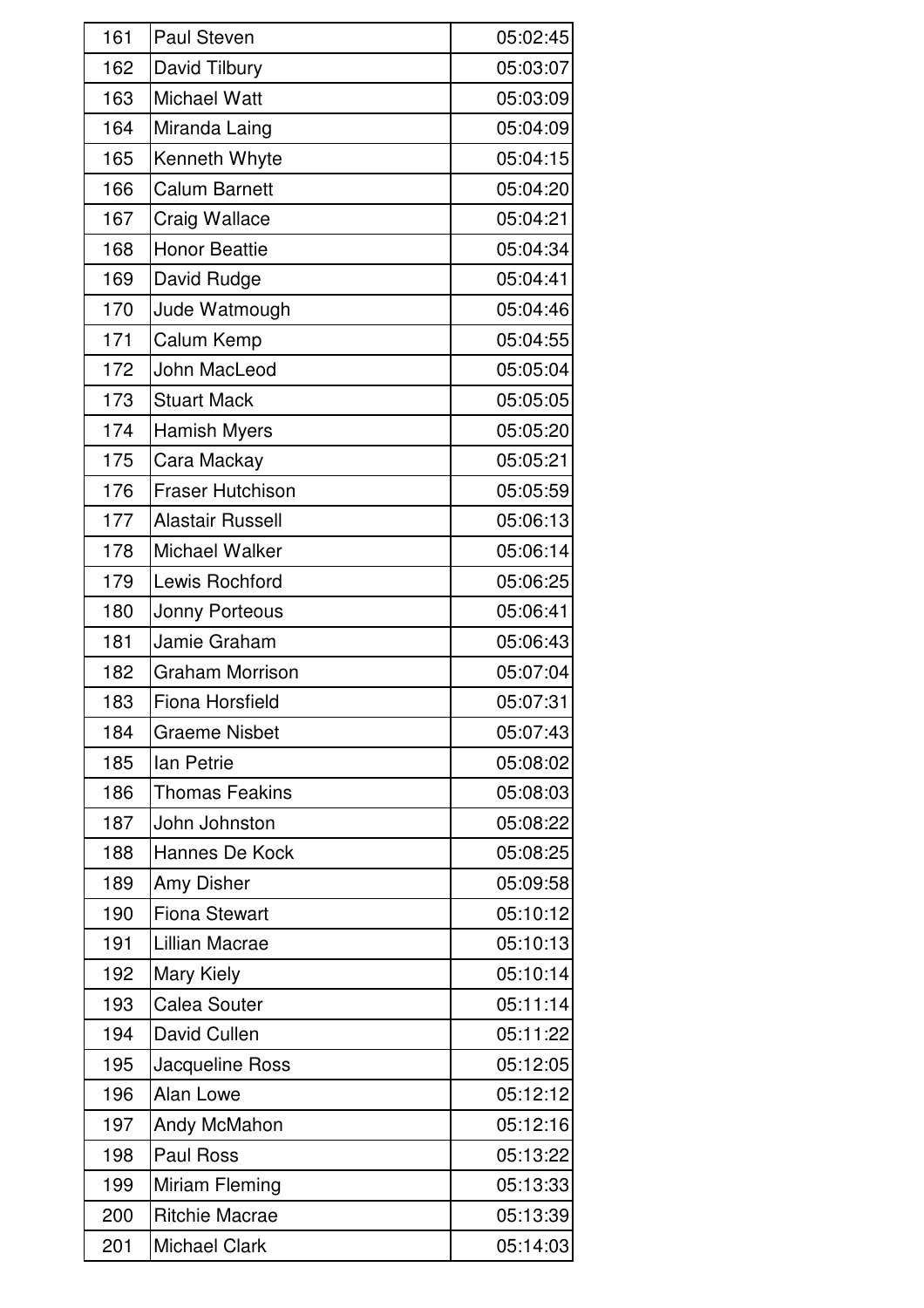| 202 | <b>Steven Scott</b>     | 05:14:05 |
|-----|-------------------------|----------|
| 203 | <b>Gary Angus</b>       | 05:14:10 |
| 204 | <b>Melanie Gaff</b>     | 05:14:36 |
| 205 | <b>Cait Gillespie</b>   | 05:16:00 |
| 206 | <b>Andrew Walker</b>    | 05:17:39 |
| 207 | Gavin Tuckerman         | 05:17:40 |
| 208 | Seonaidh Charitry       | 05:17:41 |
| 209 | <b>Heather Kennedy</b>  | 05:18:55 |
| 210 | Jonathan Bellarby       | 05:19:09 |
| 211 | Kathleen Cameron        | 05:19:22 |
| 212 | Amy MacDonald           | 05:19:25 |
| 213 | <b>Phil Astley</b>      | 05:19:47 |
| 214 | <b>Ellen Astley</b>     | 05:19:48 |
| 215 | Richard Ingram          | 05:19:56 |
| 216 | Joyce Simpson           | 05:20:45 |
| 217 | David Greenlee          | 05:21:02 |
| 218 | lain Maclennan          | 05:21:48 |
| 219 | <b>Joss Beharrell</b>   | 05:22:08 |
| 220 | <b>Martin Robertson</b> | 05:23:16 |
| 221 | <b>Barry Green</b>      | 05:24:28 |
| 222 | Arabella Connell        | 05:24:31 |
| 223 | lan Cameron             | 05:25:15 |
| 224 | <b>Fraser Mackenzie</b> | 05:25:44 |
| 225 | Ailsa Curnow            | 05:26:16 |
| 226 | <b>Emer McCarry</b>     | 05:26:31 |
| 227 | <b>Yvonne Morrison</b>  | 05:27:32 |
| 228 | <b>Robin Taylor</b>     | 05:29:05 |
| 229 | Scott Thompson          | 05:29:47 |
| 230 | Ross Maclennan          | 05:29:49 |
| 231 | <b>Cameron Earnshaw</b> | 05:29:56 |
| 232 | Julie Cleghorn          | 05:30:08 |
| 233 | <b>Brian Sinclair</b>   | 05:30:12 |
| 234 | Paul Moody              | 05:30:20 |
| 235 | Rhona Buchan            | 05:31:05 |
| 236 | <b>Ben Thorburn</b>     | 05:31:19 |
| 237 | Robbie McArthur         | 05:32:02 |
| 238 | Douglas Tollemache      | 05:32:04 |
| 239 | Rowan Barton            | 05:32:07 |
| 240 | <b>Simon Holmes</b>     | 05:32:12 |
| 241 | David Whiteford         | 05:32:34 |
| 242 | <b>Elspeth Harrison</b> | 05:32:43 |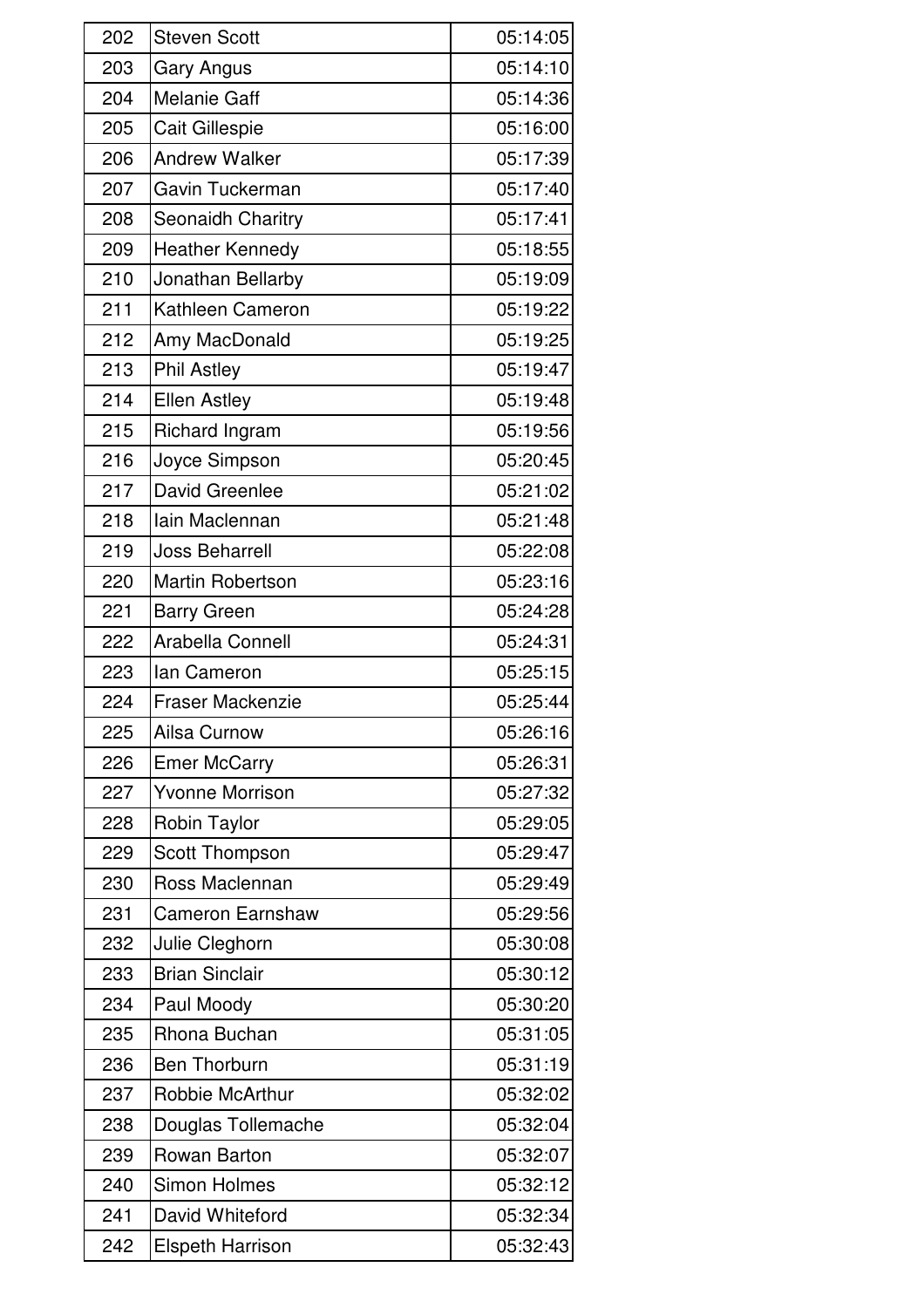| 243 | <b>Gavin Lee</b>          | 05:32:52 |
|-----|---------------------------|----------|
| 244 | <b>Alison Macleod</b>     | 05:33:07 |
| 245 | Mairi Hawthorn            | 05:33:31 |
| 246 | <b>Niall Duncan</b>       | 05:33:40 |
| 247 | <b>Brian Dolan</b>        | 05:34:02 |
| 248 | <b>Campbell Fraser</b>    | 05:34:04 |
| 249 | Alistair Macleod          | 05:34:07 |
| 250 | <b>John Scott</b>         | 05:34:17 |
| 251 | <b>Thomas Butler</b>      | 05:34:32 |
| 252 | <b>Euan Naismith</b>      | 05:34:38 |
| 253 | <b>Sandy Macleod</b>      | 05:35:28 |
| 254 | Joshua MacDonald          | 05:35:40 |
| 255 | Roger Webb                | 05:35:48 |
| 256 | Jamie Gordon              | 05:36:31 |
| 257 | Kyla Orr                  | 05:39:14 |
| 258 | <b>James McGarr</b>       | 05:39:32 |
| 259 | <b>Martin Finn</b>        | 05:40:01 |
| 260 | <b>Neil Bremner</b>       | 05:41:12 |
| 261 | <b>Jason Eales</b>        | 05:41:36 |
| 262 | <b>Colin Robertson</b>    | 05:41:44 |
| 263 | Gordon Simpson            | 05:41:59 |
| 264 | <b>Richard Gosling</b>    | 05:42:07 |
| 265 | <b>Guy Bolton King</b>    | 05:42:08 |
| 266 | <b>Gordon MacAllister</b> | 05:42:12 |
| 267 | Abbie Buchan              | 05:42:30 |
| 268 | David Black               | 05:42:31 |
| 269 | <b>Grace Haines</b>       | 05:43:05 |
| 270 | Iona Wotherspoon          | 05:43:10 |
| 271 | <b>Eric Hawthorn</b>      | 05:43:12 |
| 272 | Angus Mackay              | 05:43:15 |
| 273 | <b>Margaret Andrews</b>   | 05:43:25 |
| 274 | <b>Stacey Robertson</b>   | 05:43:27 |
| 275 | <b>Keith Marshall</b>     | 05:43:35 |
| 276 | Angus Reid                | 05:43:58 |
| 277 | Lorna MacLeod             | 05:45:30 |
| 278 | <b>Isla Prentice</b>      | 05:45:40 |
| 279 | <b>Finlay Pennington</b>  | 05:45:54 |
| 280 | Dean Baillie              | 05:46:17 |
| 281 | Jennifer Gault            | 05:46:27 |
| 282 | <b>Alison MacDonald</b>   | 05:47:02 |
| 283 | Darren Simpson            | 05:48:39 |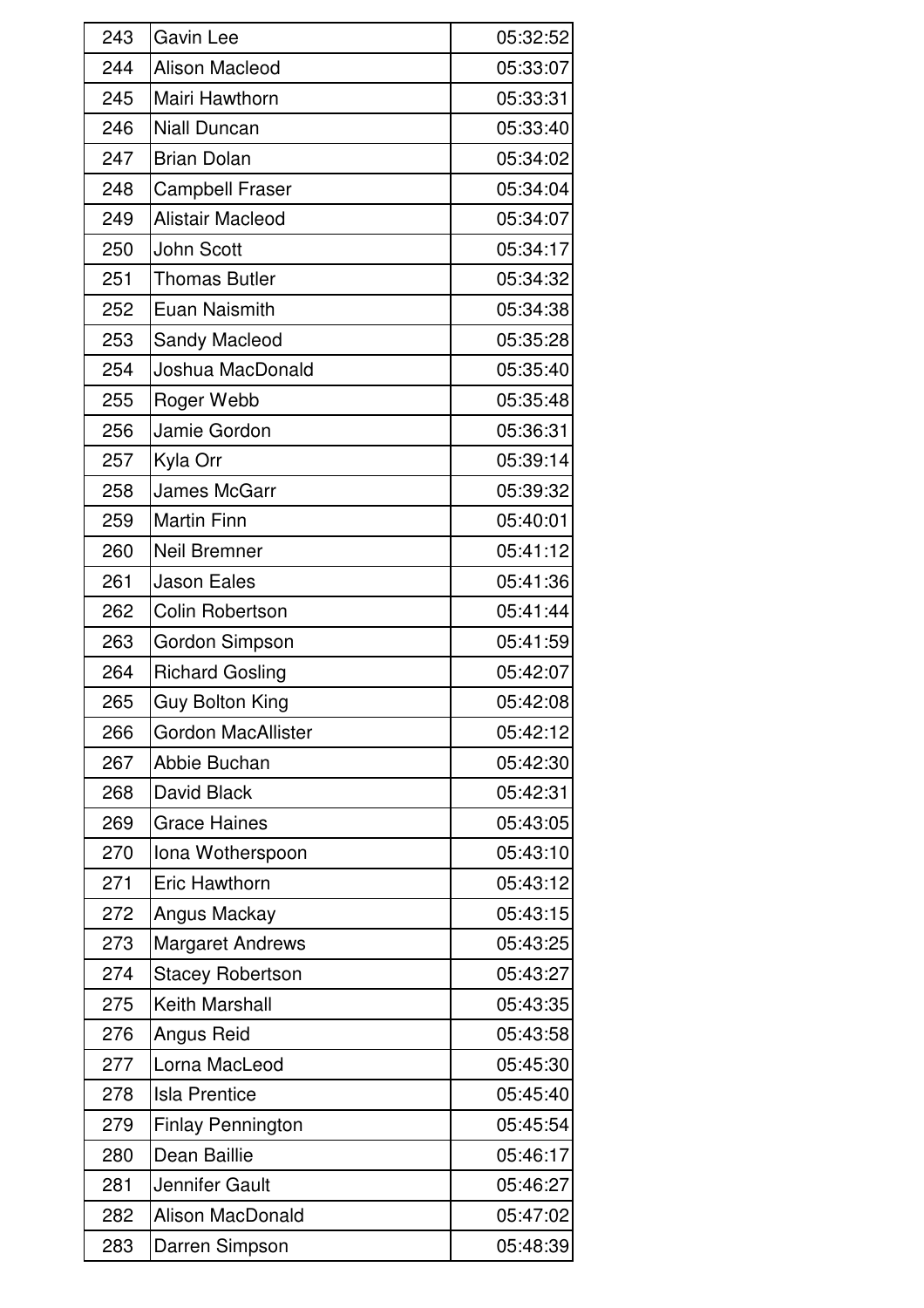| 284 | Alina Serfin                 | 05:49:01 |
|-----|------------------------------|----------|
| 285 | Linda Fraser                 | 05:50:20 |
| 286 | <b>Chris Gospel</b>          | 05:50:25 |
| 287 | Dawn Lupton                  | 05:50:26 |
| 288 | <b>Rachel Smith</b>          | 05:51:06 |
| 289 | Callum Johnson               | 05:51:14 |
| 290 | <b>Stephen Gillies</b>       | 05:51:16 |
| 291 | Alexa Osborne                | 05:51:25 |
| 292 | <b>Roland Reid</b>           | 05:52:30 |
| 293 | <b>Ruairidh Fraser</b>       | 05:52:58 |
| 294 | <b>Elizabeth Milne</b>       | 05:53:29 |
| 295 | John Rudd                    | 05:53:32 |
| 296 | Hanna Lundstrom              | 05:55:28 |
| 297 | <b>Paul Burton</b>           | 05:55:44 |
| 298 | <b>Stewart Murdoch</b>       | 05:55:52 |
| 299 | <b>Clark Priestley</b>       | 05:56:38 |
| 300 | <b>Matthew Francis</b>       | 05:56:39 |
| 301 | Sandy Hart                   | 05:57:01 |
| 302 | <b>Steve Rumbold</b>         | 05:57:06 |
| 303 | <b>Alexander Rennie</b>      | 05:58:45 |
| 304 | <b>Richard MacDonald</b>     | 05:59:45 |
| 305 | Mark Osborne                 | 05:59:54 |
| 306 | <b>Frances MacKenzie</b>     | 06:00:19 |
| 307 | <b>Andrew Brownlow</b>       | 06:00:55 |
| 308 | Iain Mackenzie               | 06:01:10 |
| 309 | Neil Macdonald               | 06:01:18 |
| 310 | <b>Seonaid Katrine Black</b> | 06:01:25 |
| 311 | Paul Cowan                   | 06:01:43 |
| 312 | Andrea McGlashan             | 06:01:45 |
| 313 | lan Weafer                   | 06:02:29 |
| 314 | <b>Olwen Fraser</b>          | 06:02:37 |
| 315 | lain McIntyre                | 06:02:54 |
| 316 | <b>Kirsty McIntyre</b>       | 06:02:56 |
| 317 | Malcolm Cleghorn             | 06:03:21 |
| 318 | lain Gordon                  | 06:03:43 |
| 319 | Alistair MacLeod             | 06:03:52 |
| 320 | Fiona Maclean                | 06:04:47 |
| 321 | <b>Bryony Keys</b>           | 06:04:49 |
| 322 | Calum Greenwood              | 06:04:51 |
| 323 | Sally Pearson                | 06:04:59 |
| 324 | <b>Clare Smith</b>           | 06:05:21 |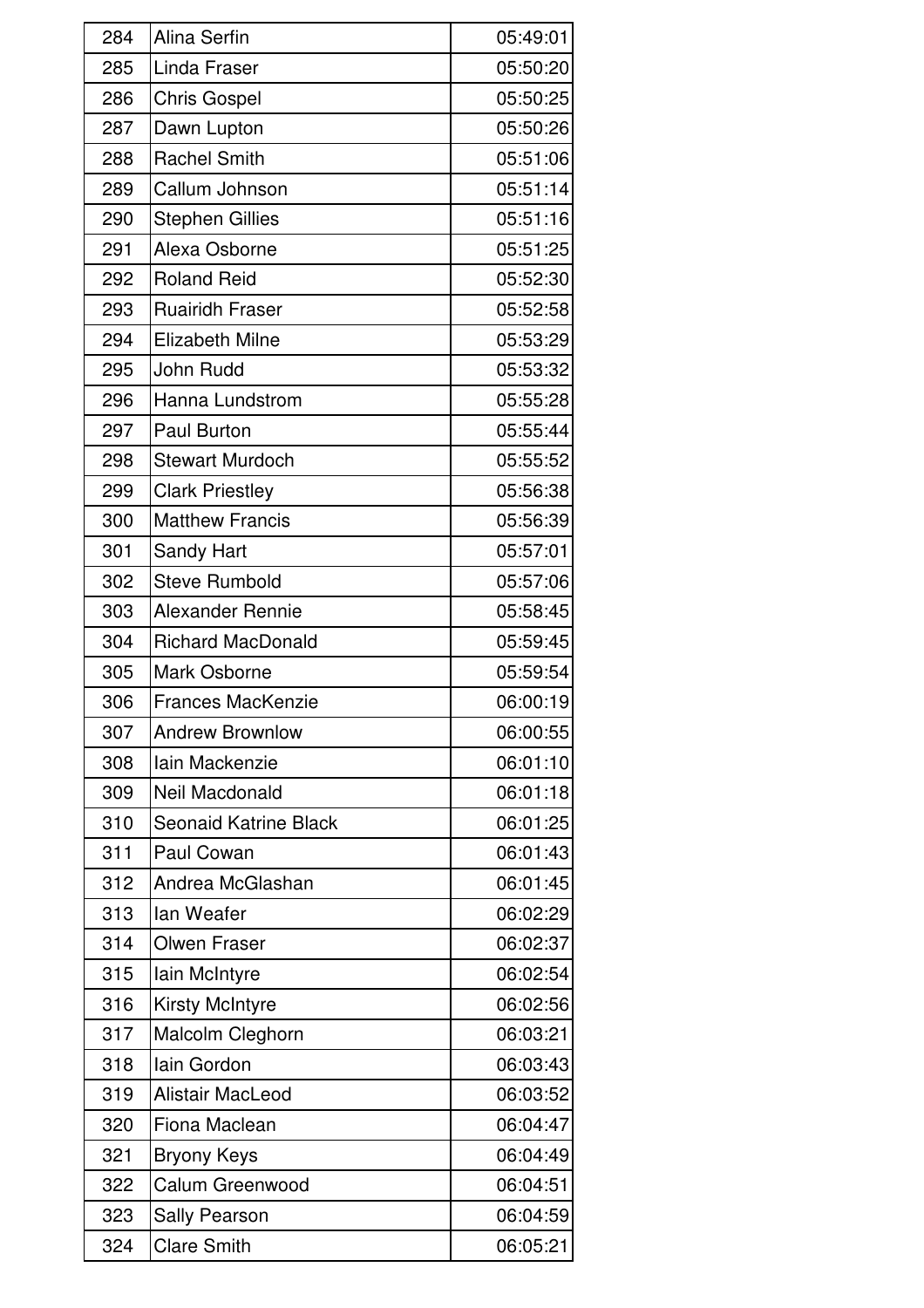| 325 | James Maclean           | 06:05:22 |
|-----|-------------------------|----------|
| 326 | <b>Scott Phares</b>     | 06:05:27 |
| 327 | <b>Andy Gilmour</b>     | 06:05:37 |
| 328 | <b>Tara Black</b>       | 06:06:10 |
| 329 | Callum Taylor           | 06:06:39 |
| 330 | <b>Jasmin Corbett</b>   | 06:08:24 |
| 331 | <b>Stephen Backer</b>   | 06:08:47 |
| 332 | John Morrison           | 06:09:12 |
| 333 | Krissy Lothian          | 06:09:43 |
| 334 | <b>Tony Read</b>        | 06:09:49 |
| 335 | Nikki Gordon            | 06:10:33 |
| 336 | Douglas Laird           | 06:10:56 |
| 337 | <b>Alastair Smyth</b>   | 06:11:58 |
| 338 | Alexa MacAuslan         | 06:12:18 |
| 339 | Jamie MacLennan         | 06:12:25 |
| 340 | <b>Steven MacKenzie</b> | 06:12:31 |
| 341 | Louise McCullough       | 06:12:54 |
| 342 | <b>Tracy Obrien</b>     | 06:12:57 |
| 343 | Calum Johnstone         | 06:13:34 |
| 344 | Helena Bryce            | 06:13:38 |
| 345 | <b>Mhairi Sweeney</b>   | 06:13:55 |
| 346 | Laura Maciver           | 06:14:46 |
| 347 | Maree Johnsone          | 06:14:59 |
| 348 | <b>Craig Sellar</b>     | 06:15:41 |
| 349 | Gavin Macdonald         | 06:15:50 |
| 350 | Martyn Pegg             | 06:15:53 |
| 351 | <b>Hannah Morrison</b>  | 06:16:01 |
| 352 | Basia Wright            | 06:16:06 |
| 353 | Graeme Macrae           | 06:16:34 |
| 354 | <b>Charlie Lawrence</b> | 06:16:37 |
| 355 | Douglas Caldwell        | 06:16:54 |
| 356 | <b>Fiona Grist</b>      | 06:17:59 |
| 357 | Gordon Moir             | 06:18:03 |
| 358 | Murray Harper           | 06:18:15 |
| 361 | <b>Callum MacLellan</b> | 06:18:27 |
| 360 | <b>Kirstin Seam</b>     | 06:19:56 |
| 361 | Duncan Caird            | 06:19:58 |
| 362 | <b>Jak Drummond</b>     | 06:20:03 |
| 363 | <b>Rosie Calder</b>     | 06:20:58 |
| 364 | <b>Elizabeth Ward</b>   | 06:21:05 |
| 365 | <b>Wendy Wallace</b>    | 06:21:06 |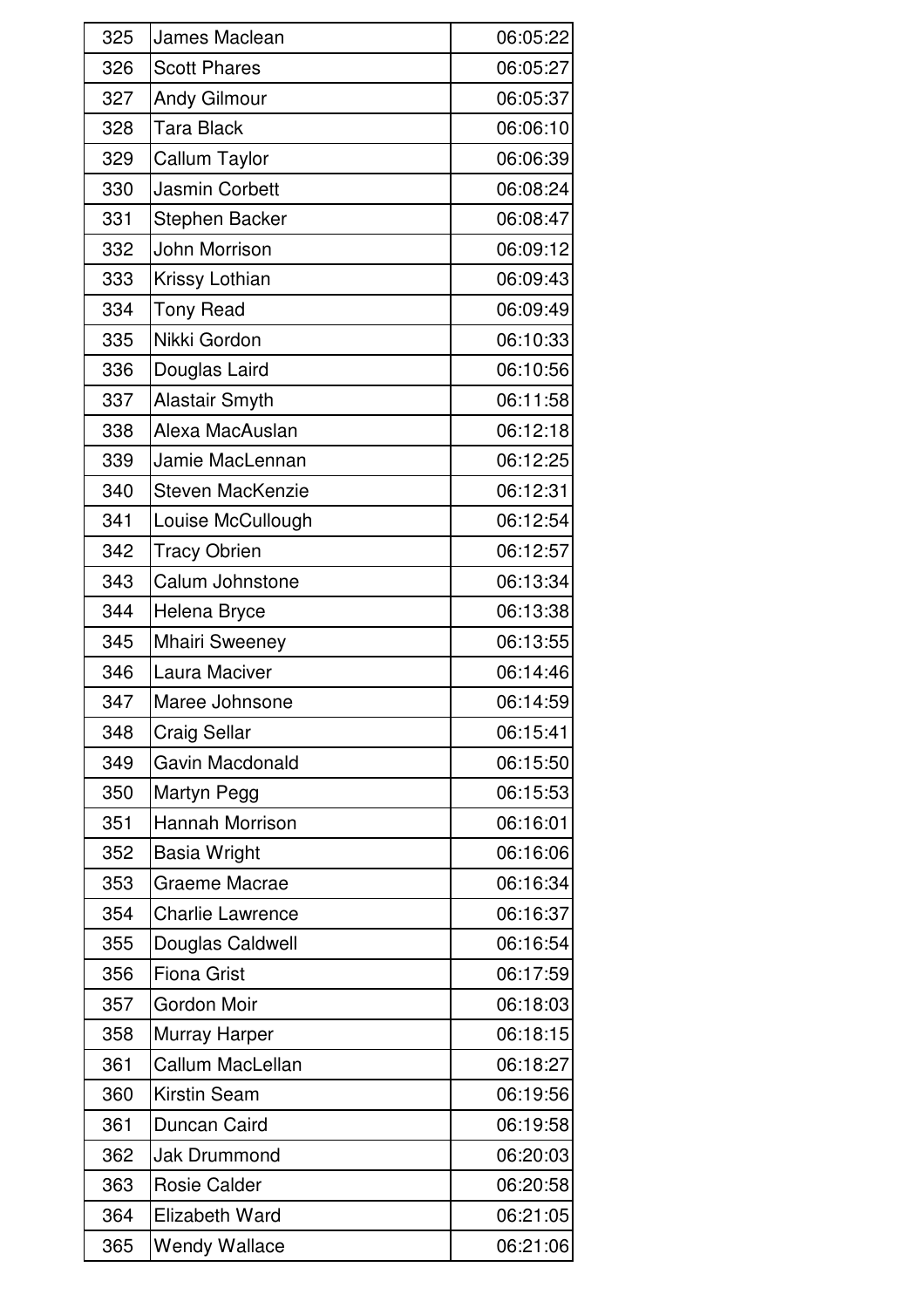| 366 | Sarah Thorburn              | 06:21:46 |
|-----|-----------------------------|----------|
| 367 | <b>Robert Shaw</b>          | 06:21:57 |
| 368 | Kasia Button                | 06:22:32 |
| 369 | <b>Will Richmond</b>        | 06:22:33 |
| 370 | Laura Ballantyne            | 06:22:34 |
| 371 | Mario Royeca                | 06:25:53 |
| 372 | <b>Katie Gray</b>           | 06:26:56 |
| 373 | James Mulgrew               | 06:27:40 |
| 374 | <b>Elaine Boag</b>          | 06:27:48 |
| 375 | Stephen Kadera              | 06:28:29 |
| 376 | <b>Scott Patrick Murray</b> | 06:28:56 |
| 377 | <b>Samantha Mitchell</b>    | 06:29:01 |
| 378 | Mark Maclennan              | 06:29:06 |
| 379 | Gavin Beaton88              | 06:30:39 |
| 380 | <b>Andrew Pirie</b>         | 06:30:41 |
| 381 | Douglas Ross                | 06:30:45 |
| 382 | <b>Caroline Gow</b>         | 06:31:00 |
| 383 | <b>Moira Collins</b>        | 06:31:43 |
| 384 | <b>Phil Cartwright</b>      | 06:31:44 |
| 385 | Lyndsay Urquhart            | 06:31:51 |
| 386 | Ros Jemmett                 | 06:32:13 |
| 387 | <b>Neil Mitchell</b>        | 06:32:56 |
| 388 | lain Talbot                 | 06:36:37 |
| 389 | <b>Clare MacDowall</b>      | 06:36:44 |
| 390 | Colin Campbell              | 06:37:26 |
| 391 | <b>Claire MacPhee</b>       | 06:38:42 |
| 392 | <b>Claire Cruickshank</b>   | 06:40:06 |
| 393 | <b>Robin Clothier</b>       | 06:40:09 |
| 394 | <b>Ranald Cartwright</b>    | 06:40:14 |
| 395 | <b>Christopher Williams</b> | 06:40:42 |
| 396 | <b>Chris Smith</b>          | 06:40:49 |
| 397 | <b>Alison Matheson</b>      | 06:41:22 |
| 398 | Rodney Howerd               | 06:41:23 |
| 399 | <b>Katie Syme</b>           | 06:41:32 |
| 400 | Jean Fraser                 | 06:44:55 |
| 401 | <b>Harriet Shaw</b>         | 06:44:59 |
| 402 | <b>Samuel Shaw</b>          | 06:45:03 |
| 403 | Ewan Dale                   | 06:45:36 |
| 404 | Ange Reid                   | 06:45:48 |
| 405 | <b>Brian MacDonald</b>      | 06:48:42 |
| 406 | Kris Frampton               | 06:50:01 |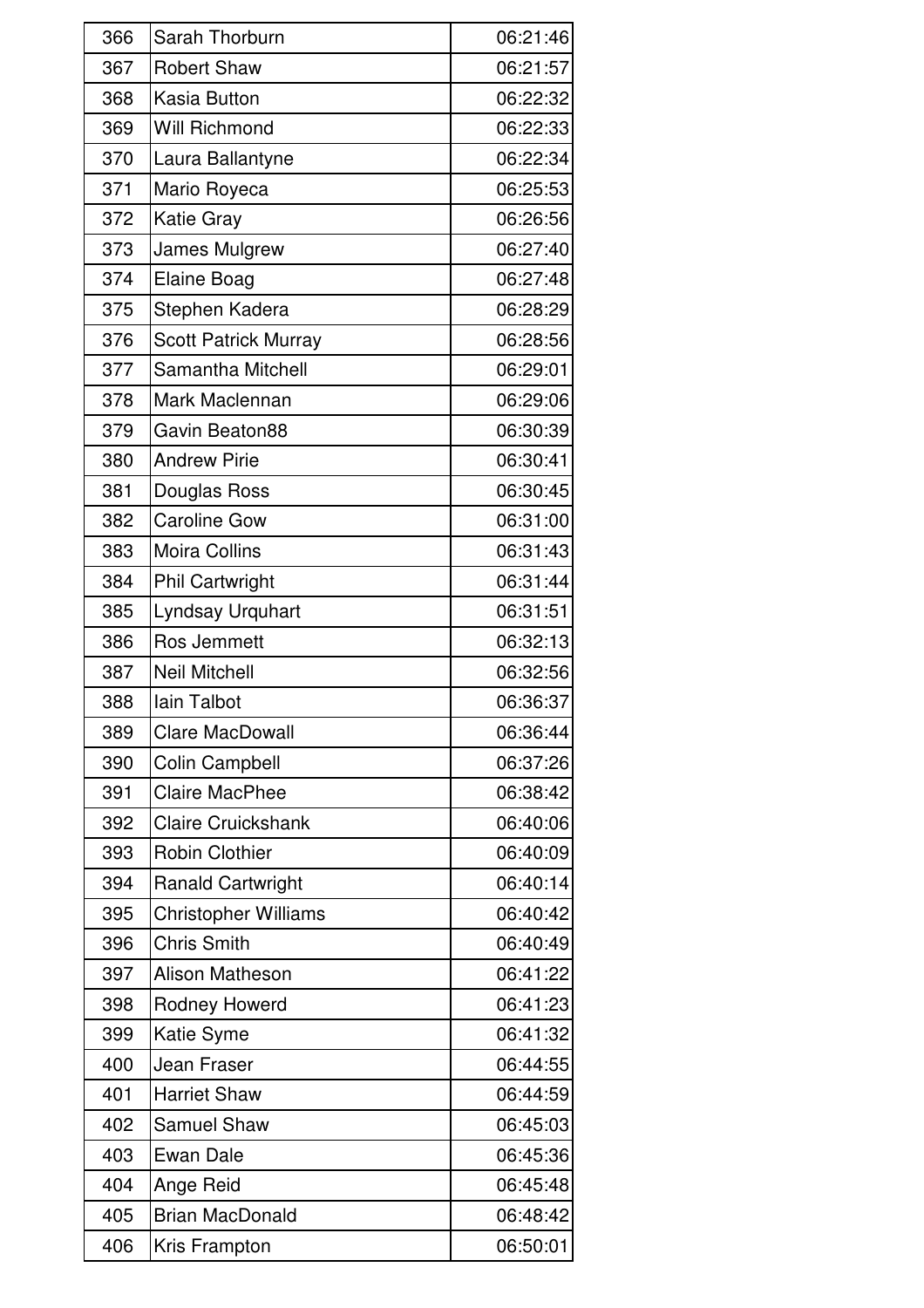| 407 | <b>Adele Phemister</b>    | 06:51:06 |
|-----|---------------------------|----------|
| 408 | <b>Greg Gilmartin</b>     | 06:51:59 |
| 409 | Iain Macdonald            | 06:52:01 |
| 410 | Jim Muir                  | 06:52:40 |
| 411 | <b>Lindsay Sutherland</b> | 06:53:05 |
| 412 | Jim Wilson                | 06:54:18 |
| 413 | <b>Conor Doherty</b>      | 06:54:58 |
| 414 | <b>Rhona Morrison</b>     | 06:55:31 |
| 415 | <b>Matthew Macleman</b>   | 06:56:04 |
| 416 | Hugh Munro                | 06:56:19 |
| 417 | <b>Andrew MacDonald</b>   | 06:56:48 |
| 418 | <b>Kirsty Hedderwick</b>  | 06:58:57 |
| 419 | <b>Mark Hedderwick</b>    | 06:58:58 |
| 420 | Margaret Bryant           | 06:59:04 |
| 421 | <b>Lindsay Calder</b>     | 06:59:33 |
| 422 | <b>Graeme Matheson</b>    | 06:59:39 |
| 423 | David Munro               | 06:59:40 |
| 424 | John Gunn                 | 06:59:50 |
| 425 | Jenny Dibble              | 06:59:51 |
| 426 | <b>Brian Urquhart</b>     | 06:59:52 |
| 427 | Roddy Cormack             | 07:00:12 |
| 428 | <b>Andy Reid</b>          | 07:01:20 |
| 429 | Alexander Graham          | 07:02:39 |
| 430 | Jimmy Muir                | 07:02:42 |
| 431 | Anna Thorburn             | 07:02:56 |
| 432 | Scott Macdonald           | 07:02:57 |
| 434 | <b>Murray Gow</b>         | 07:02:58 |
| 433 | <b>Stephen Morrison</b>   | 07:02:59 |
| 435 | Kate Jack                 | 07:03:04 |
| 436 | Anni Jones                | 07:03:06 |
| 437 | <b>William Murray</b>     | 07:03:39 |
| 438 | <b>Rick Clarke</b>        | 07:04:12 |
| 439 | Sam Kelly                 | 07:05:37 |
| 440 | Archie Wotherspoon        | 07:05:38 |
| 441 | Lawrence Wotherspoon      | 07:05:41 |
| 442 | <b>John Smith</b>         | 07:05:58 |
| 443 | Angela Barbour            | 07:06:04 |
| 444 | <b>Alisdair Ritchie</b>   | 07:07:26 |
| 445 | Hamish Gallagher          | 07:08:50 |
| 446 | Michael Jack              | 07:09:01 |
| 447 | Robbie MacDonald          | 07:09:21 |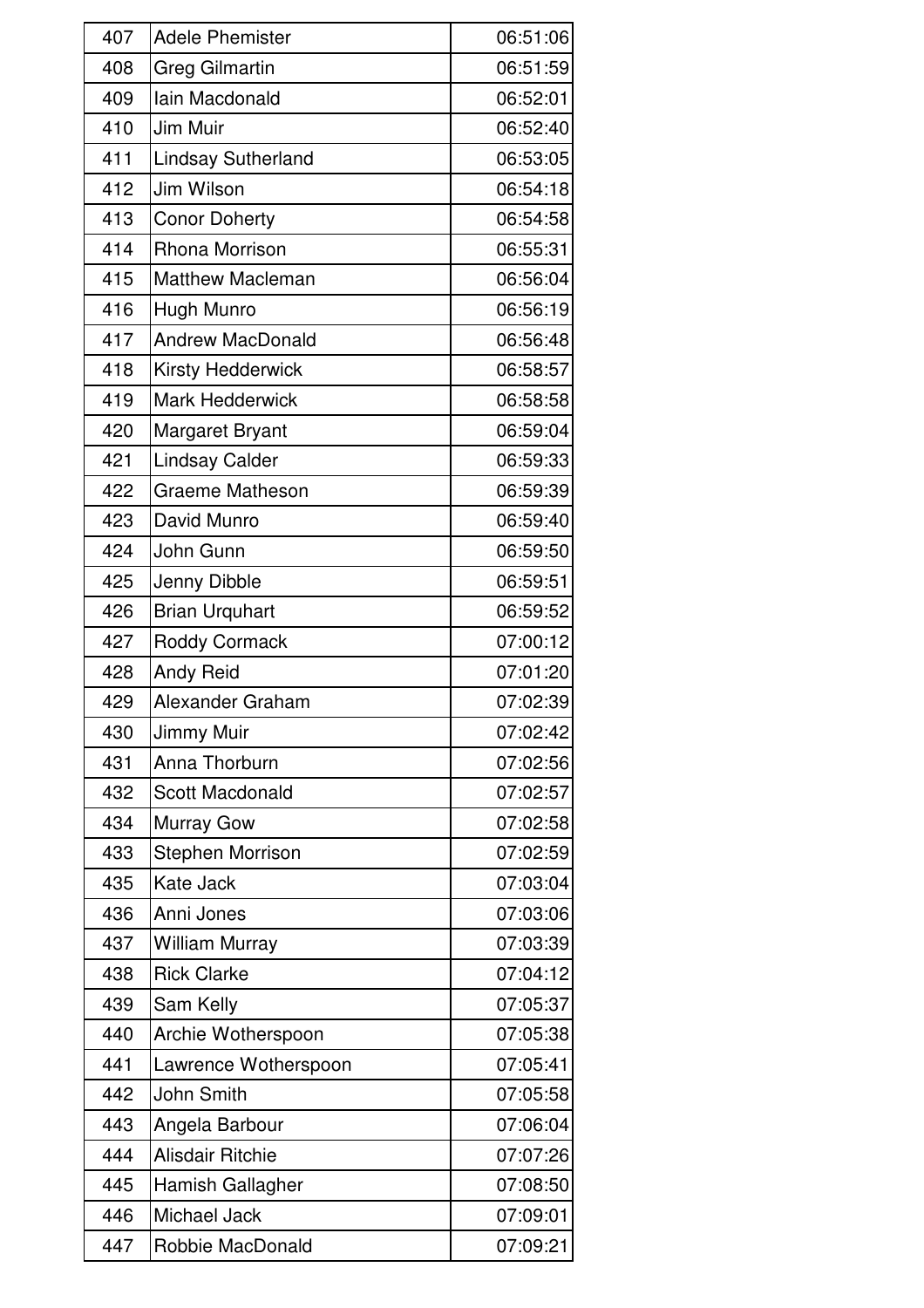| 448 | <b>Findlay Boyd</b>      | 07:09:31 |
|-----|--------------------------|----------|
| 449 | <b>Jilly Melrose</b>     | 07:09:55 |
| 450 | Tommy Junor              | 07:10:01 |
| 451 | <b>Andrew Nixseaman</b>  | 07:10:35 |
| 452 | <b>Frances Nixseaman</b> | 07:10:36 |
| 453 | Ramsay Wood              | 07:11:15 |
| 454 | <b>Gordon Christie</b>   | 07:12:21 |
| 455 | Elena Jenny MacDonald    | 07:16:24 |
| 456 | <b>Lauren Grant</b>      | 07:17:24 |
| 457 | <b>Harris Grant</b>      | 07:17:26 |
| 458 | <b>lain Rudkin</b>       | 07:17:28 |
| 459 | <b>Gareth Ross</b>       | 07:17:41 |
| 460 | <b>Greg Walker</b>       | 07:17:42 |
| 461 | <b>Hilary Cameron</b>    | 07:18:00 |
| 462 | <b>Diane Stark</b>       | 07:18:13 |
| 463 | Judi Crichton            | 07:18:24 |
| 464 | Donna Stewart            | 07:18:29 |
| 465 | Lauren Nicolson          | 07:19:11 |
| 466 | Louise Power             | 07:20:43 |
| 467 | Louise MacDonald         | 07:21:58 |
| 468 | <b>Neil Rollings</b>     | 07:23:20 |
| 469 | Ali Renshaw              | 07:23:55 |
| 470 | John Hallford            | 07:24:08 |
| 471 | Dael MacDonald-Haig      | 07:24:23 |
| 472 | <b>Andy Chambers</b>     | 07:24:34 |
| 473 | <b>Willie Gray</b>       | 07:24:37 |
| 474 | <b>Richard Mcgrail</b>   | 07:24:38 |
| 475 | <b>Lyndsey Fleming</b>   | 07:24:43 |
| 476 | <b>Jane Scott</b>        | 07:25:08 |
| 477 | <b>Samuel Homer</b>      | 07:26:05 |
| 478 | <b>Alex Brockie</b>      | 07:27:21 |
| 479 | Mark Doyle               | 07:28:23 |
| 480 | <b>Timothy Laing</b>     | 07:28:24 |
| 481 | <b>Rhona Leslie</b>      | 07:28:34 |
| 482 | Jan Fazakerley           | 07:28:35 |
| 483 | <b>Steven MacMillan</b>  | 07:29:34 |
| 484 | lan Gunn                 | 07:31:49 |
| 485 | <b>Vicky Coombs</b>      | 07:33:53 |
| 486 | <b>Andrew Philips</b>    | 07:33:57 |
| 487 | <b>Bruce Langlands</b>   | 07:33:58 |
| 488 | <b>William MacMillan</b> | 07:33:59 |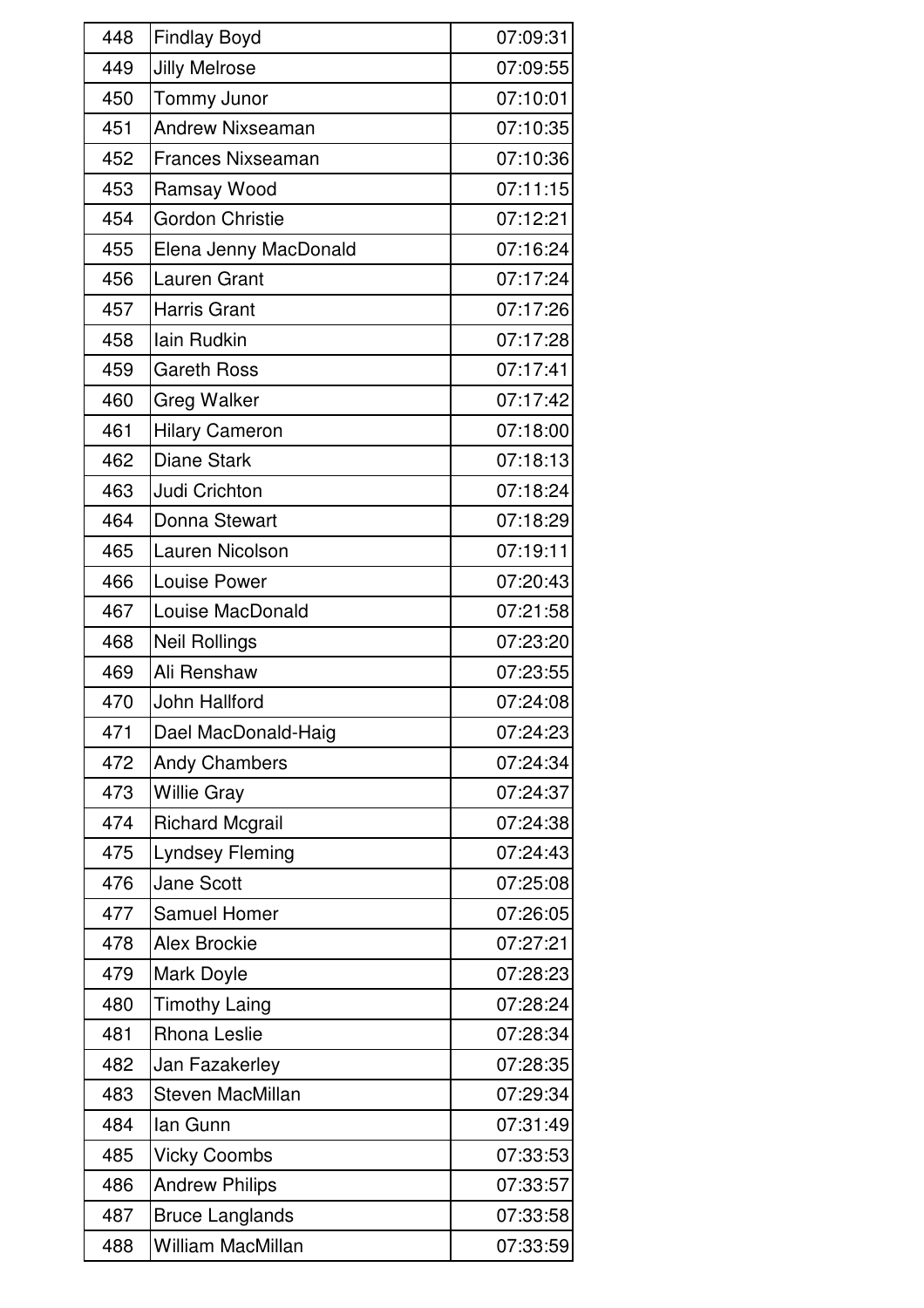| 489 | <b>Talia Goldman</b>     | 07:35:07 |
|-----|--------------------------|----------|
| 490 | <b>Simon Fraser</b>      | 07:35:09 |
| 491 | <b>Ben Goodrich</b>      | 07:35:12 |
| 492 | Donna Macleod            | 07:36:46 |
| 493 | Philippa Cliff           | 07:36:59 |
| 494 | Jennifer Campbell        | 07:37:01 |
| 495 | <b>Alistair Cliff</b>    | 07:37:03 |
| 496 | John Campbell            | 07:38:16 |
| 497 | Iain MacInnes            | 07:38:17 |
| 498 | <b>Charles Shepherd</b>  | 07:38:18 |
| 499 | <b>Carole Hawthorn</b>   | 07:39:12 |
| 500 | <b>Lyndsey Hurley</b>    | 07:39:37 |
| 501 | <b>Pauline Gault</b>     | 07:40:01 |
| 502 | <b>Beth Davren</b>       | 07:40:14 |
| 503 | <b>Eilidh Fraser</b>     | 07:41:00 |
| 504 | George Fraser            | 07:41:02 |
| 505 | <b>Fiona Scott</b>       | 07:41:11 |
| 506 | David Rose               | 07:42:26 |
| 507 | Peter Jack               | 07:42:39 |
| 508 | <b>April Conroy</b>      | 07:43:05 |
| 509 | Lesley Stubbs            | 07:43:31 |
| 510 | <b>Caroline Graham</b>   | 07:44:10 |
| 511 | <b>Richard Ross</b>      | 07:44:11 |
| 512 | <b>Kerry Sinclair</b>    | 07:44:23 |
| 513 | <b>Jackie Fraser</b>     | 07:44:51 |
| 514 | <b>Gillian Davies</b>    | 07:44:59 |
| 515 | <b>Roy Munro</b>         | 07:45:48 |
| 516 | <b>Martin Buchan</b>     | 07:46:43 |
| 517 | Jamie Buchan             | 07:46:45 |
| 518 | Paul Conroy              | 07:47:23 |
| 519 | <b>Graham Forbes</b>     | 07:47:39 |
| 520 | <b>Alison Smith</b>      | 07:48:02 |
| 521 | <b>Sheila Smith</b>      | 07:48:03 |
| 522 | <b>Alan Stewart</b>      | 07:48:35 |
| 523 | Moranne Macgillivray     | 07:48:43 |
| 524 | <b>Andrew Ross</b>       | 07:48:44 |
| 525 | Jonathan Wotherspoon     | 07:50:19 |
| 526 | <b>Philip Thornley</b>   | 07:50:35 |
| 527 | <b>Kate Olney</b>        | 07:51:13 |
| 528 | <b>Steven Mackintosh</b> | 07:51:58 |
| 529 | Lynne MacPherson         | 07:52:37 |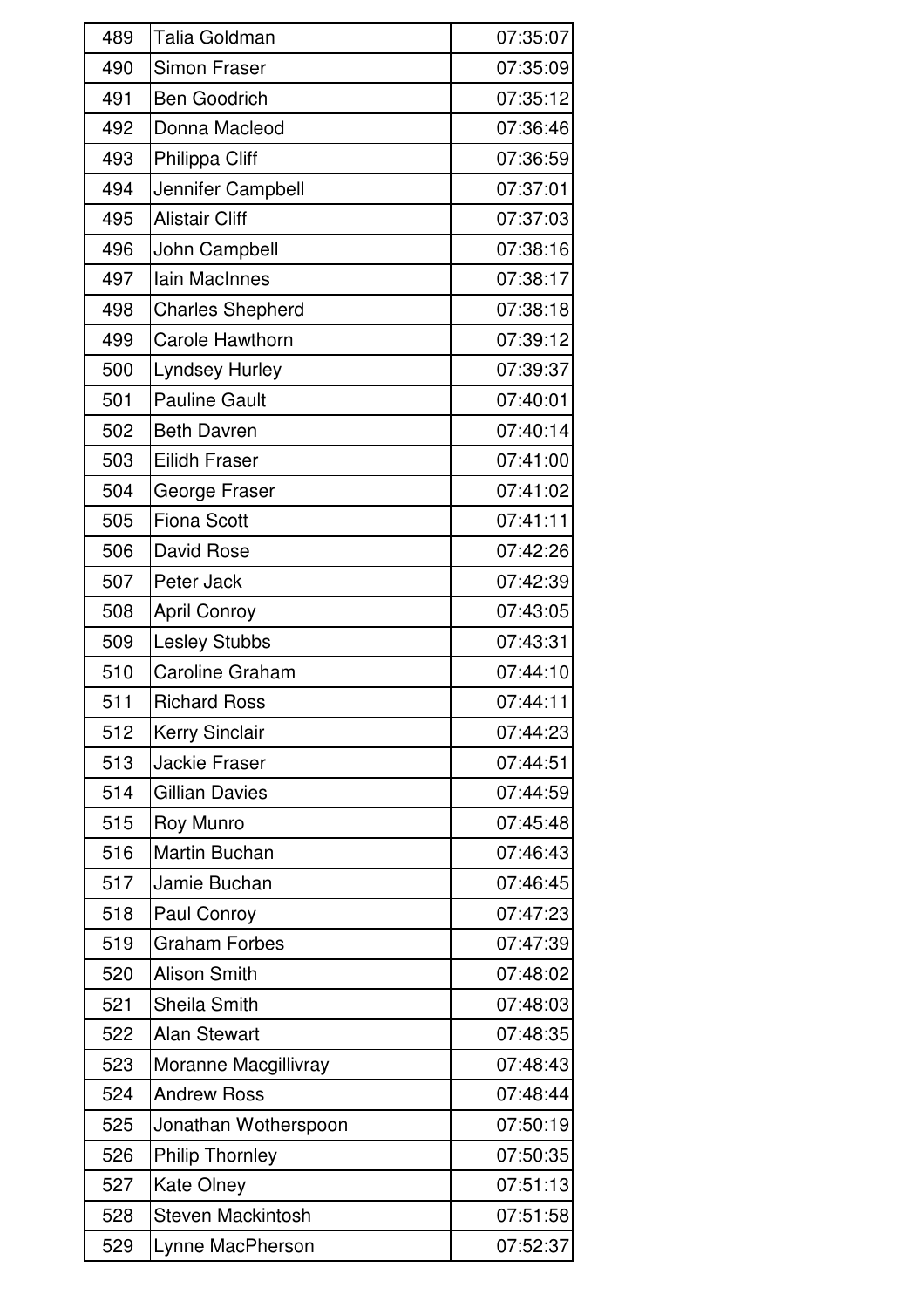| 530 | <b>Gillian Fraser</b>      | 07:52:38 |
|-----|----------------------------|----------|
| 531 | <b>Roderick Fraser</b>     | 07:52:39 |
| 532 | Emma Mackintosh            | 07:54:17 |
| 533 | Gillian MacGillivray       | 07:54:21 |
| 534 | <b>Helen Cole</b>          | 07:56:00 |
| 535 | <b>Ishbel Hayes</b>        | 07:56:03 |
| 536 | Stephen Nicolson           | 07:57:10 |
| 537 | <b>Frazer Cameron</b>      | 07:57:23 |
| 538 | John Olney                 | 07:58:05 |
| 539 | <b>Charles Smith</b>       | 07:58:29 |
| 540 | Lynn Rollings              | 07:58:54 |
| 541 | <b>Rachel Keltie</b>       | 07:59:55 |
| 542 | Eileen MacKenzie           | 07:59:59 |
| 543 | Kenneth MacDonald          | 08:00:55 |
| 544 | Steffenie Macdonald        | 08:00:56 |
| 545 | Sarah Homer Bamkin         | 08:02:28 |
| 546 | <b>Helen Homer</b>         | 08:02:29 |
| 547 | <b>Emma Ross</b>           | 08:03:23 |
| 548 | Shonagh McBean             | 08:07:10 |
| 549 | <b>Jill McClure</b>        | 08:08:07 |
| 550 | Joan Duncan                | 08:08:23 |
| 551 | John Hird                  | 08:08:31 |
| 552 | Deborah Pegg               | 08:08:51 |
| 553 | Gillian Unger              | 08:09:02 |
| 554 | <b>Daniel Christie</b>     | 08:09:10 |
| 555 | Murdoch Maclean Sutherland | 08:09:11 |
| 556 | <b>Aslihan Hird</b>        | 08:09:12 |
| 557 | Deborah Tinney             | 08:09:13 |
| 558 | David Rae                  | 08:09:14 |
| 559 | Claire Boyd                | 08:11:35 |
| 560 | Alyn MacDonald             | 08:12:41 |
| 561 | <b>Richard Talbot</b>      | 08:12:56 |
| 562 | John Talbot                | 08:14:06 |
| 563 | Emma Sutherland            | 08:14:48 |
| 564 | <b>James McManus</b>       | 08:15:21 |
| 565 | <b>Emma Forbes</b>         | 08:15:27 |
| 566 | Lorna Henderson            | 08:15:28 |
| 567 | <b>Stephanie Bell</b>      | 08:15:49 |
| 568 | <b>Donald Miller</b>       | 08:16:18 |
| 569 | Lorraine McGarry           | 08:16:41 |
| 570 | Maree Nicolson             | 08:17:37 |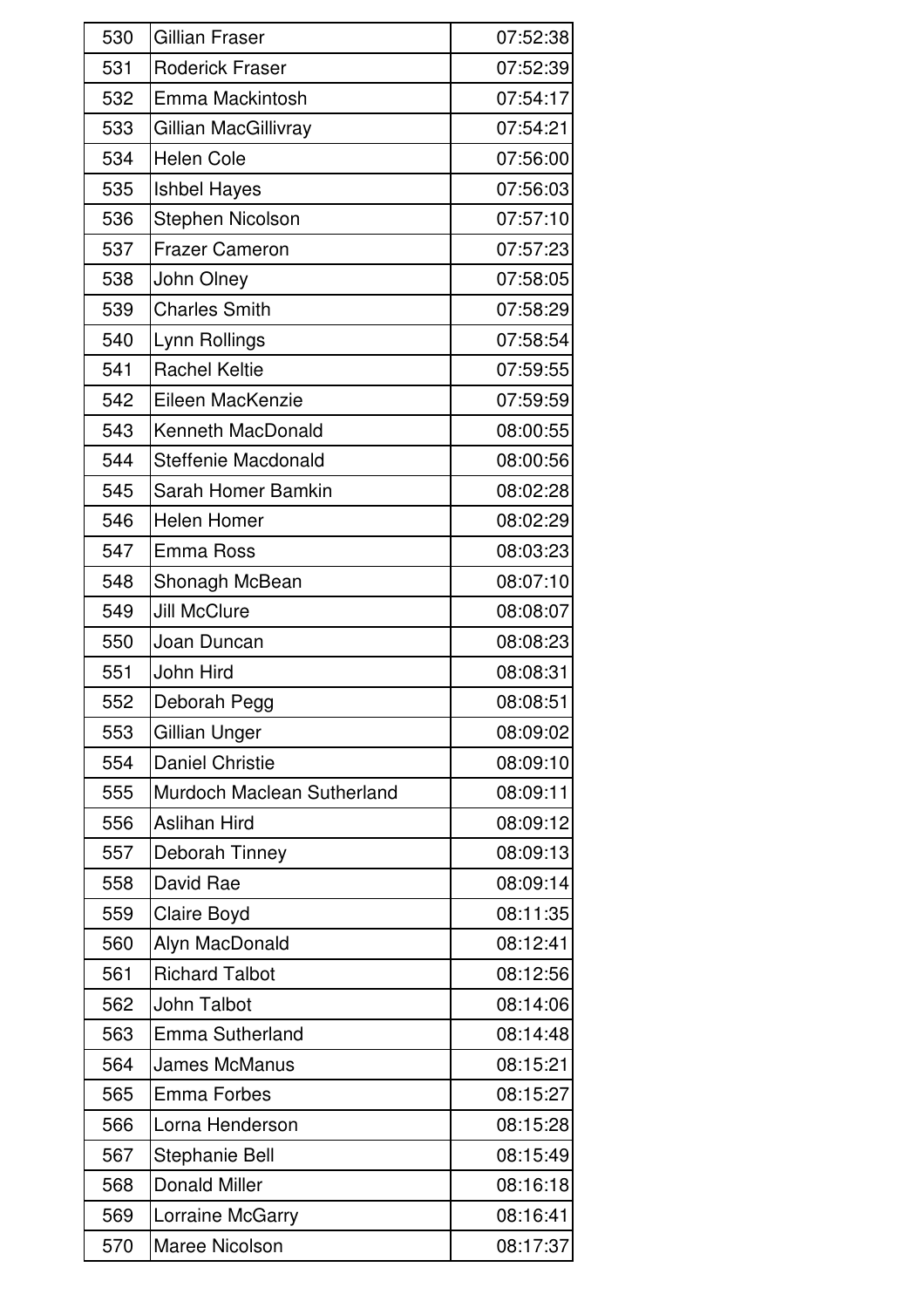| 571 | <b>Archie Nicolson</b>  | 08:17:39 |
|-----|-------------------------|----------|
| 572 | Michael Logan           | 08:17:42 |
| 573 | <b>Alex Hancock</b>     | 08:19:25 |
| 574 | <b>Paul Bluefield</b>   | 08:19:26 |
| 575 | <b>Matt MacPherson</b>  | 08:19:27 |
| 576 | <b>Charles Chambers</b> | 08:20:03 |
| 577 | Deirdre Siddaway        | 08:20:41 |
| 578 | <b>William Thomson</b>  | 08:20:54 |
| 579 | Amy MacRae              | 08:21:40 |
| 580 | James Matheson          | 08:21:41 |
| 581 | Joe MacRae              | 08:21:42 |
| 582 | <b>Sandy Taylor</b>     | 08:23:16 |
| 583 | Laura Christie          | 08:27:07 |
| 584 | <b>Fergus Laing</b>     | 08:28:53 |
| 585 | <b>Karen Smith</b>      | 08:29:34 |
| 586 | <b>Mark Smith</b>       | 08:29:35 |
| 587 | <b>Fred Vincent</b>     | 08:30:07 |
| 588 | <b>Marion Mcdonald</b>  | 08:30:54 |
| 589 | <b>Edward Gardyne</b>   | 08:32:16 |
| 590 | <b>Hazel Still</b>      | 08:32:31 |
| 591 | <b>Adam Scotson</b>     | 08:35:01 |
| 592 | Susan MacLennan         | 08:35:02 |
| 593 | <b>Shelly Thomson</b>   | 08:35:04 |
| 594 | Jenny Scotson           | 08:35:07 |
| 595 | Simone Allan            | 08:35:10 |
| 596 | <b>Christine Mack</b>   | 08:35:52 |
| 597 | <b>Andrew Gotts</b>     | 08:36:02 |
| 598 | Angus Davidson          | 08:39:16 |
| 599 | Mark Wilson             | 08:39:32 |
| 600 | <b>Gay Faulkner</b>     | 08:39:33 |
| 601 | Simon Mair              | 08:39:34 |
| 602 | David McGroarty         | 08:41:19 |
| 603 | Kay-Lisa Davidson       | 08:41:54 |
| 604 | Maggie Martin           | 08:44:59 |
| 605 | <b>Robert Shaw</b>      | 08:45:03 |
| 606 | <b>Alice Snow</b>       | 08:45:06 |
| 607 | <b>Susan Stuart</b>     | 08:45:19 |
| 608 | <b>Garry Stuart</b>     | 08:45:20 |
| 609 | Kirsteen Wood           | 08:45:42 |
| 610 | Michelle Baron          | 08:46:01 |
| 611 | Sheena Fraser           | 08:46:56 |